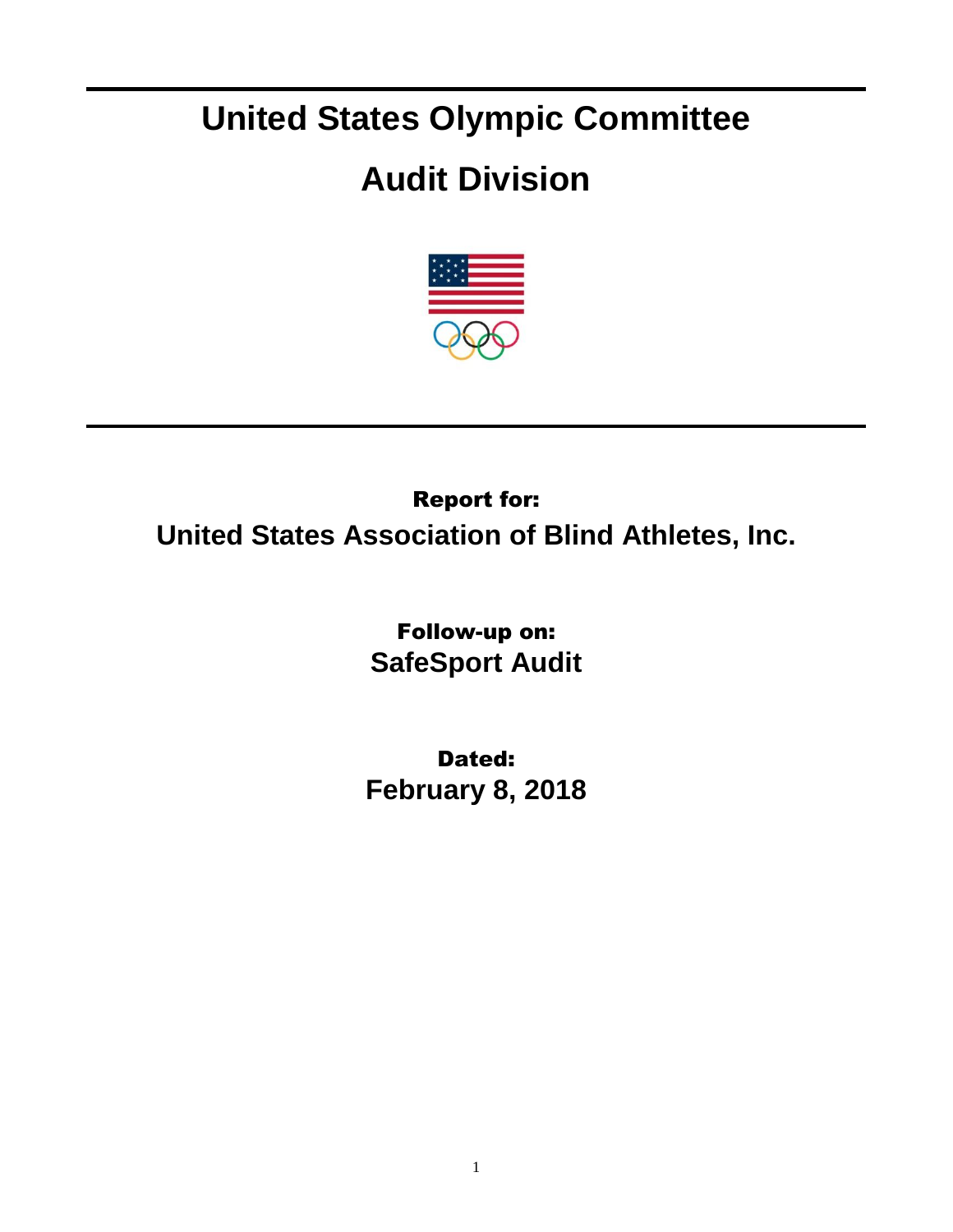UNITED STATES OLYMPIC COMMITTEE 1 Olympic Plaza Colorado Springs, CO 80909



February 8, 2018

Mark Lucas Executive Director United States Association of Blind Athletes, Inc.

Dear Mark,

During the second and third quarter of 2017, Baker Tilly Virchow Krause (Baker Tilly) performed a SafeSport audit of the United States Association of Blind Athletes, Inc. (USABA). The purpose of the follow-up review is to report on the status of recommendations from the SafeSport audit of the USABA dated October 2017. Our methodology was limited to communication with the USABA and a review of various policies provided by the organization. The Audit Division did not perform additional audit work to verify action was taken. However, SafeSport will be tested during the routine audit process going forward.

The review found that the recommendations were implemented and are considered closed. The USABA was prompt to implement the recommendations in the SafeSport audit.

We thank you and your staff for assisting in the follow-up review.

Sincerely,

fit Julle

Bridget Toelle, CPA, CIA Ellen Senf Senior Director, Audit Staff Auditor

Ellen of Sent

cc: Scott Blackmun Michael Bina Rick Adams Kevin Brousard Gary Johansen Ryan Ortiz Chris McCleary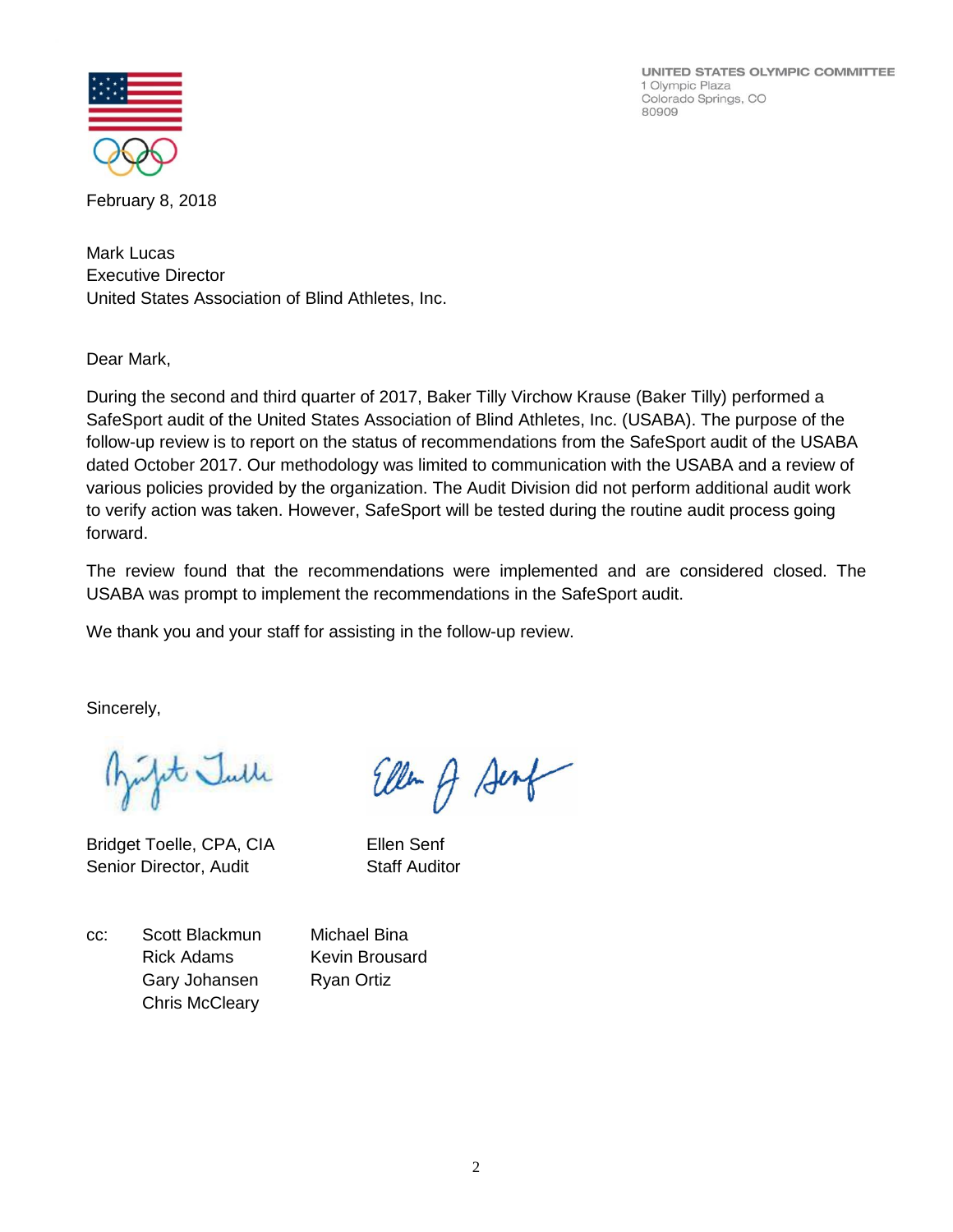

## *SafeSport Follow-up Report*

**United States Association of Blind Athletes, Inc.**

| <b>Follow-up</b>   | <b>Recommendation</b>                                                                                                                                                                                                                                                                                                                                                                                                                                                         | <b>Management</b>                                                                                                                                                                                                                                                                                                                                                                                                      | <b>Follow-up</b>                                                                            |
|--------------------|-------------------------------------------------------------------------------------------------------------------------------------------------------------------------------------------------------------------------------------------------------------------------------------------------------------------------------------------------------------------------------------------------------------------------------------------------------------------------------|------------------------------------------------------------------------------------------------------------------------------------------------------------------------------------------------------------------------------------------------------------------------------------------------------------------------------------------------------------------------------------------------------------------------|---------------------------------------------------------------------------------------------|
| <b>Status</b>      |                                                                                                                                                                                                                                                                                                                                                                                                                                                                               | <b>Response</b>                                                                                                                                                                                                                                                                                                                                                                                                        | <b>Action</b>                                                                               |
| <b>Implemented</b> | USABA must update all applicable<br>SafeSport-related documentation<br>and administrative materials to<br>define and specifically prohibit the<br>six types of prohibited misconduct<br>identified in the Athlete Safety<br>Standards.                                                                                                                                                                                                                                        | <b>USABA</b> concurs with the<br>recommendation. Prior to this<br>audit, USABA was not aware<br>of the requirement to create an<br>independent athlete safety<br>policy. In response to this<br>audit report, USABA created<br>an athlete safety policy. A draft<br>of that policy document was<br>submitted under separate<br>cover for review to ensure the<br>document meets program<br>meets program requirements. | <b>USABA</b> revised its<br>policy in November<br>2017 to address<br>the<br>recommendation. |
| <b>Implemented</b> | <b>USABA's SafeSport policy must</b><br>require that individuals it formally<br>authorizes, approves, or appoints (a)<br>to a position of authority over, or (b)<br>to have frequent contact with<br>athletes complete criminal<br>background checks and education<br>and training requirements in a timely<br>manner and before they have<br>contact with athletes to provide<br>assurance that they are educated on<br>the requirements of the Athlete<br>Safety Standards. | USABA concurs with the<br>recommendation. Prior to this<br>audit, USABA was not aware<br>of the requirement to create an<br>independent athlete safety<br>policy. In response to this<br>audit report, USABA created<br>an athlete safety policy. A draft<br>of that policy document was<br>submitted under separate<br>cover for review to ensure the<br>document meets program<br>meets program requirements.        | <b>USABA</b> revised its<br>policy in November<br>2017 to address<br>the<br>recommendation. |
| <b>Implemented</b> | USABA must formally create and/or<br>update their SafeSport-related<br>content to document a formal<br>SafeSport policy that can be made<br>available to all stakeholders, which<br>complies with the Athlete Safety<br>Standards.                                                                                                                                                                                                                                            | <b>USABA</b> concurs with the<br>recommendation. Prior to this<br>audit, USABA was not aware<br>of the requirement to create an<br>independent athlete safety<br>policy. In response to this<br>audit report, USABA created<br>an athlete safety policy. A draft<br>of that policy document was<br>submitted under separate<br>cover for review to ensure the<br>document meets program<br>meets program requirements. | <b>USABA</b> revised its<br>policy in November<br>2017 to address<br>the<br>recommendation. |